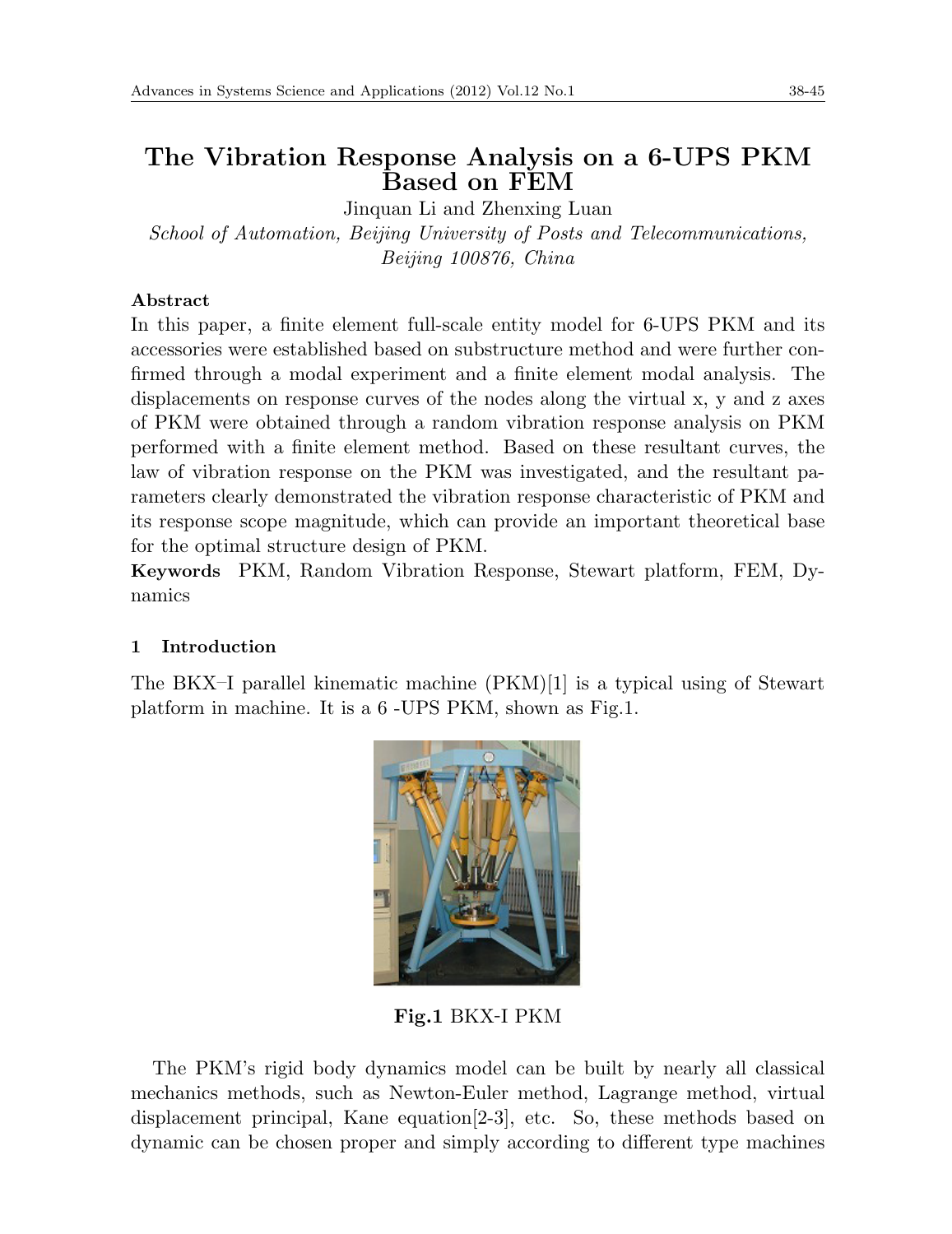which are extensively used in control system. But, the telescopic shafts in PKM shows the flexible characters that the rigid parallel kinematic structures don't have during the high speed working. The shaft's elastic deformation, dynamic stress and elastic vibration can cause the whole machine's impact, noise and fatigue[4]. The PKM's dynamic system is actual a multi-elastic system, having the characters of mechanism-structure couple, time-varying, nonlinearity, etc. So, during the period of the PKM's design and optimization, the finite element method is usually used in the modal analysis and the response analysis to reflect the machines' dynamic characters and the convenience of solution accurately[5].

The machine structure's random vibration response analysis is one of spectral analysis in the dynamic analysis. It is mainly used in the probability statistics of structure to random vibration response analysis. It is also a relationship curve of power spectral destiny and frequency which reflects the intensity of load and the frequency in time changing.

#### **2 The Machine's Finite Element Solid Modeling Method**

The BKX-I PKM's geometric structure is a complex spatial structure. Directly establish its finite element model by using the software of ANSYS would be complex. In this paper, the geometry solid model including 14 substructures was established by 3D software PRO/E. The substructures included the machine frame, motional platform, 6 telescopic shafts and 6 crosses of universal joint which the universal joint's other accessories belonged to the machine frame and telescopic shaft. The main idea for making substructures was that it could make every moving structure as the substructure while the machine was working. The motional platform is a substructure because it is the PKM's actuator and also an individual moving part. The machine's frame is an entirety and holds stationary relative the earth when the machine is working. The universal joint's upper part was fixed the frame firmly by all kinds of connection, so they could be ranged as a substructure. Inside the telescopic shaft assembly, although it's lower slide bar and upper swing bar had the tendency of motion relatively, both of them and the universal joint's lower part which connected with them were supposed as a substructure in order to simplify the structure because their connections and power transmission were obtained by the ball screw. The universal joint's cross as the main member of connecting the machine frame and telescopic shaft is always an individual active structure in any time, so it also was a substructure.

After establishing the geometry solid model, it could be transferred to finite element model by the interface between the PRO/E and ANSYS. During the transferring, the relationship between the original PRO/E substructures would disappear. The couple configuration of every joint face needs to be made again in ANSYS to simulate spherical hinge, universal joint and other structures. The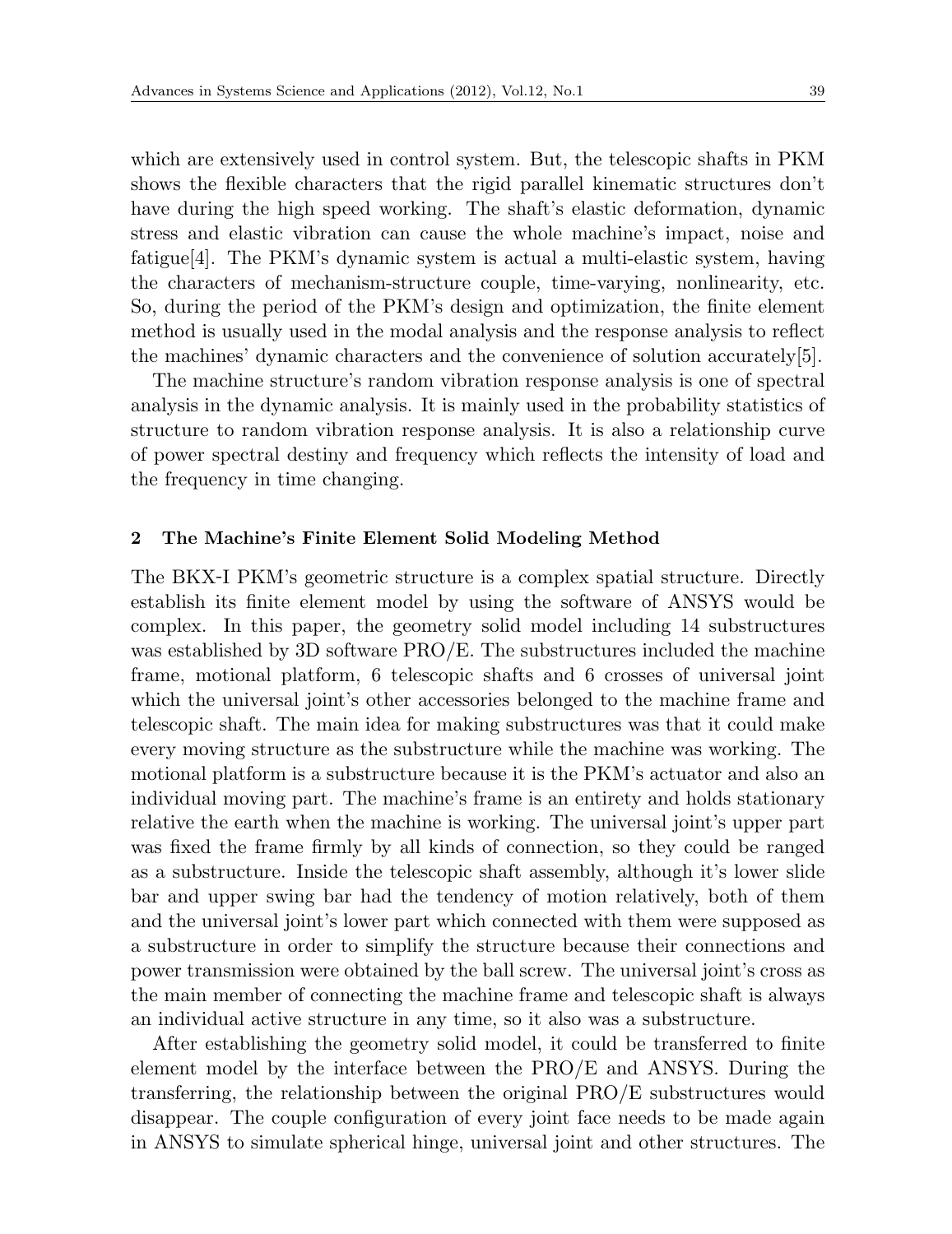couple configuration was that it equalized the entire contact node's displacement DOF which between the two contact face, and each other's rotational DOF need not to be constrained to make the contact node have the tendency of rotation relatively. After coupling, it could use the SOLID45 unit to meshing every solid model freely. Then the PKM's finite element solid model including 170 thousand solid units was established, shown as Fig.2.



**Fig.2** BKX-I PKM FEM model

### **3 The Confirmation and the Modal Analysis on the Finite Element Model of PKM**

The modal experiment and finite element theoretic modal analysis on the machine were carried out respectively. Then, the comparison of results was made to confirm the validity of finite element model.

During the experiment modal analysis the method of single point exciting and multi-point receiving[6] was used. In the experiment, the machine was fixed on the foundation firmly first, which its position and posture were adjusted to as the same as finite element model's. Then the excitation with the hammer were made, while the 4 acceleration sensors picked up and recorded the system's single exciting signal and multi-response signals at the same time. The experiment statistic's acquisition and disposal were made by the software of DASP. After a series of signals disposing like analog digital conversion and faster Fourier transformation, the system's transfer function, amplitude-frequency were obtained which can reflect the functional relationship of machine's dynamic characteristics and then the machine's natural frequency could be got by normalizing the modal parameter.

The boundary condition of finite element theoretic modal analysis was that the machine basement's DOF of displacement was zero. Then the Block-lanczos method was used during the finite element modal analysis. After that, all of the machine's 10 order natural frequency, vibration shape and its animation were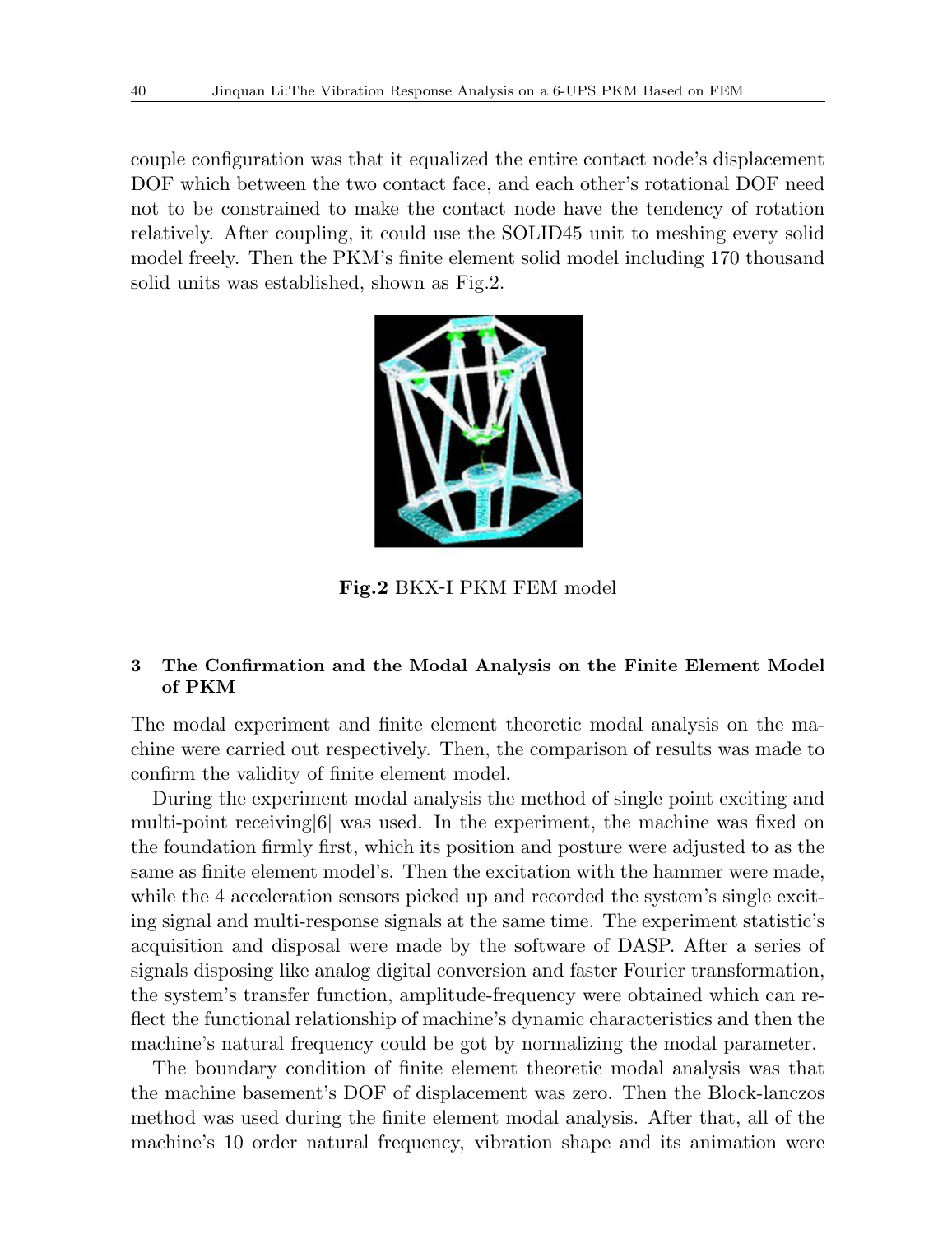obtained in ANSYS.

The comparable result between the machine's natural frequency got from the finite element modal analysis and the machine's natural frequency got from the experiment was shown in the Table 1. From the table we could get that the proper finite element model could be build with the error less than 10% after many times of simplifying the structures and choosing proper finite element unit.

**Table 1** The results comparison between FEM's analysis and experimental modal analysis

| Modal                       | <b>FEM</b>  | Actually |         |
|-----------------------------|-------------|----------|---------|
| Order                       | Calculation | Value    | Error   |
|                             | 25.836      | 23.357   | $9.6\%$ |
| $\mathcal{D}_{\mathcal{L}}$ | 49.436      | 45.472   | 8.0%    |
| 3                           | 67.988      | 63.434   | $6.7\%$ |
|                             | 76.475      | 72.365   | 5.4%    |

#### **4 The Theoretic Basis of Response Analysis on PKM**

When n order natural frequencies of PKM are  $\omega_1, \omega_2, \ldots, \omega_n$  and the corresponding vibration shapes are  $X_1, X_2, \ldots, X_n$ , which natural frequencies are arranged according to sort ascending and the  $\omega_1$  and  $\mathbf{X}_1$  are the PKM's basic frequency and basic vibration shape, the relationship of them can be expressed as follows:

$$
[K]\mathbf{X}_i = \omega_i^2 [M]\mathbf{X}_i \quad (i = 1, 2, \dots n)
$$
\n(1)

Because the integer stiffness matrix [*K*] and the integer mass matrix [M] are real symmetric positive definite matrix which the vibration shape vectors  $\mathbf{X}_1, \mathbf{X}_2, \ldots, \mathbf{X}_n$ are a group of basis of n-dimensional space vector, the node displacement vector  $\{\phi(t)\}\$ can be expressed as follows:

$$
\{\phi(t)\} = q_1 \mathbf{X}_1 + q_2 \mathbf{X}_2 + \ldots + q_n \mathbf{X}_n = [X] \{ \mathbf{q} \}
$$
 (2)

Here,  $q_1, q_2, \ldots, q_n$  is the coordinate of  $\{\phi(t)\}\$ in the coordinate system which the vibration shape vectors are basis and they are the time function. So,  ${q}$  $\{q_1 \ q_2 \ \ldots \ q_n\}^T \cdot [X]$  is the vibration shape matrix of system which  $[x] =$  $[\mathbf{x}_1 \ \mathbf{x}_2 \ \ldots \ \mathbf{x}_n].$ 

The dynamic equation of machine in the entire coordinate system can be obtained as follows:

$$
[M]\{\ddot{\phi}\} + [C]\{\dot{\phi}\} + [K]\{\phi\} = \{F\}
$$
\n(3)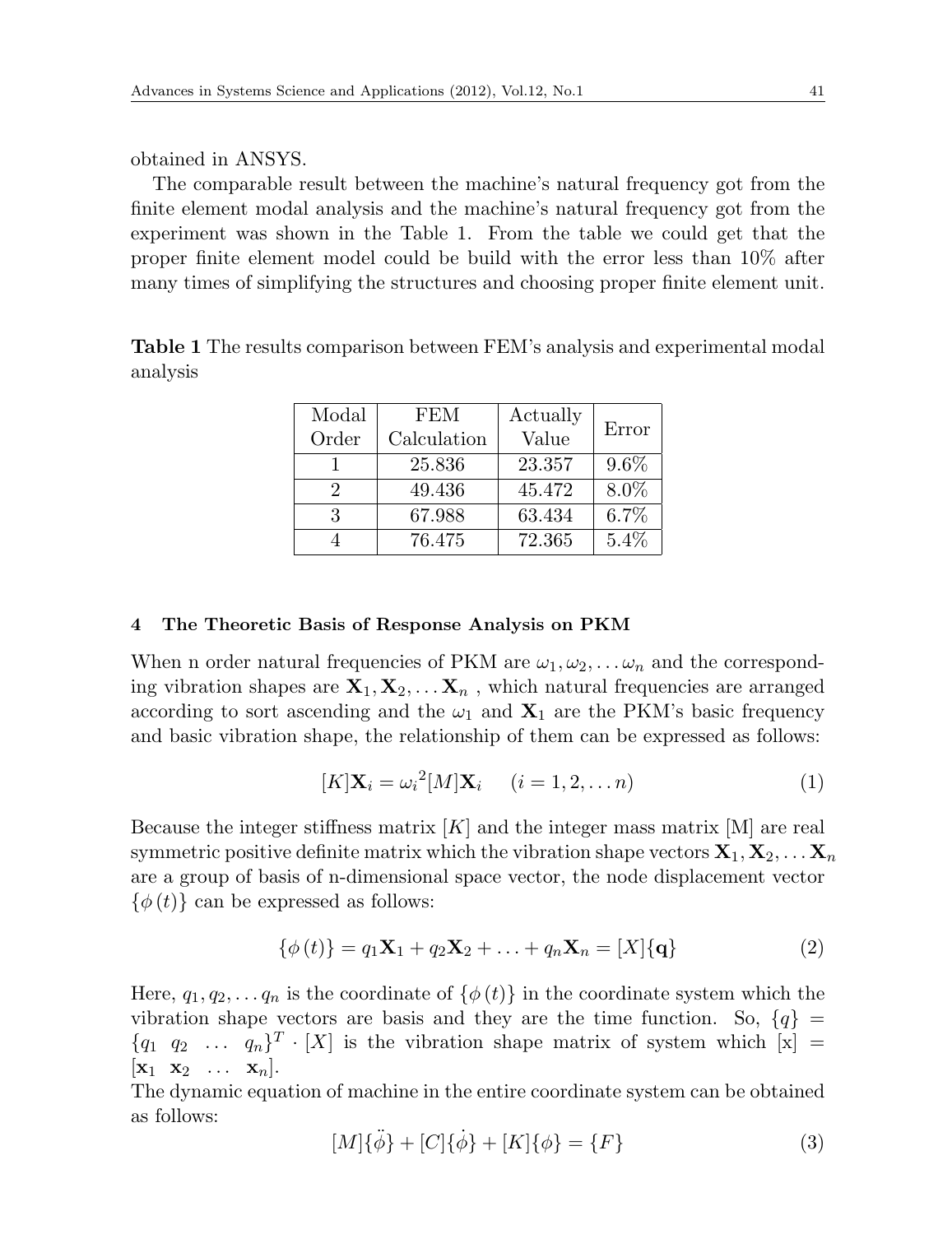The Eq.(2) is substituted into Eq.(3) and the equation can be obtained as follows:

$$
[\mathbf{M}][X]\{\ddot{\mathbf{q}}\} + [\mathbf{C}][X]\{\dot{\mathbf{q}}\} + [\mathbf{K}][X]\{\mathbf{q}\} = \{F(t)\}\
$$
(4)

The equation is left multiplicity by  $[X]^T$  and the equation can be obtained as follows after collate:

$$
\overline{\mathbf{M}}\ddot{\mathbf{q}} + \overline{\mathbf{C}}\dot{\mathbf{q}} + \overline{\mathbf{K}}\mathbf{q} = \overline{\mathbf{F}}(\mathbf{t})
$$
\n(5)

Here,

**M**–Main mass matrix of system.

$$
\overline{\mathbf{M}} = [X]^T [\mathbf{M}][X] = diag(\overline{m}_1, \overline{m}_2, \dots, \overline{m}_n)
$$

 $\overline{K}$ –Main stiffness matrix of system.

$$
\overline{\mathbf{K}} = [X]^T [\mathbf{K}][X] = diag(\overline{k}_1, \overline{k}_2, \dots, \overline{k}_n)
$$
  
Here,  $\omega_i^2 = \overline{k}_i / \overline{m}_i$ 

**C**–Main damp matrix of system

$$
\overline{\mathbf{C}} = [X]^T [\mathbf{C}][X] = diag(\overline{c}_1, \overline{c}_2, \dots, \overline{c}_n)
$$
 and

 $\overline{c}_i = 2\xi_i \omega_i \overline{m}_i$ . Here, the  $\xi_i$  is the damp ratio corresponding to the *i* order vibration shape.

 $\overline{F}(t)$  –Main active load vector.

$$
\overline{F}(t) = [X]^T \{F(t)\}.
$$

Expand the Eq.(5) and every equation is divided by  $\bar{m}_i$ , the equation can be obtained as follows after collate:

$$
\ddot{q}_i + 2\xi_i \omega_i \dot{q}_i + {\omega_i}^2 q_i = \overline{F}_i(t) / \overline{m}_i \quad (i = 1, 2, \dots, n)
$$
 (6)

This is a typical single freedom vibration equation belong to linear constant coefficient quadratic differential equation. The chief response of structure system in modal space can be got after solving the equation.

$$
q_i = e^{\xi_i \omega_i t} \left( q_{i0} \cos \omega_{di} t + \frac{\dot{q}_{i0} + \xi_i \omega_i q_{i0}}{\omega_{di}} \sin \omega_{di} t \right)
$$
  
+ 
$$
\frac{1}{\omega_{di}} \int_0^t \frac{F_i(\tau)}{\overline{m}_i} e^{-\xi_i \omega_i (t-\tau)} \sin \omega_{di} (t-\tau) d\tau
$$
  
Here,  $\omega_{di} = \omega_i \sqrt{1 - {\xi_i}^2}$   

$$
\{q\}_0 = [X]^T [M] \{\phi_0\}
$$
  

$$
\{\dot{q}\}_0 = [X]^T [M] \{\dot{\phi}_0\}
$$

Last, when  $q_i$  are replaced by Eq.(7) in Eq.(2), the relationship equation between the displacement response in the original physics coordinate system and the excitation could be obtained.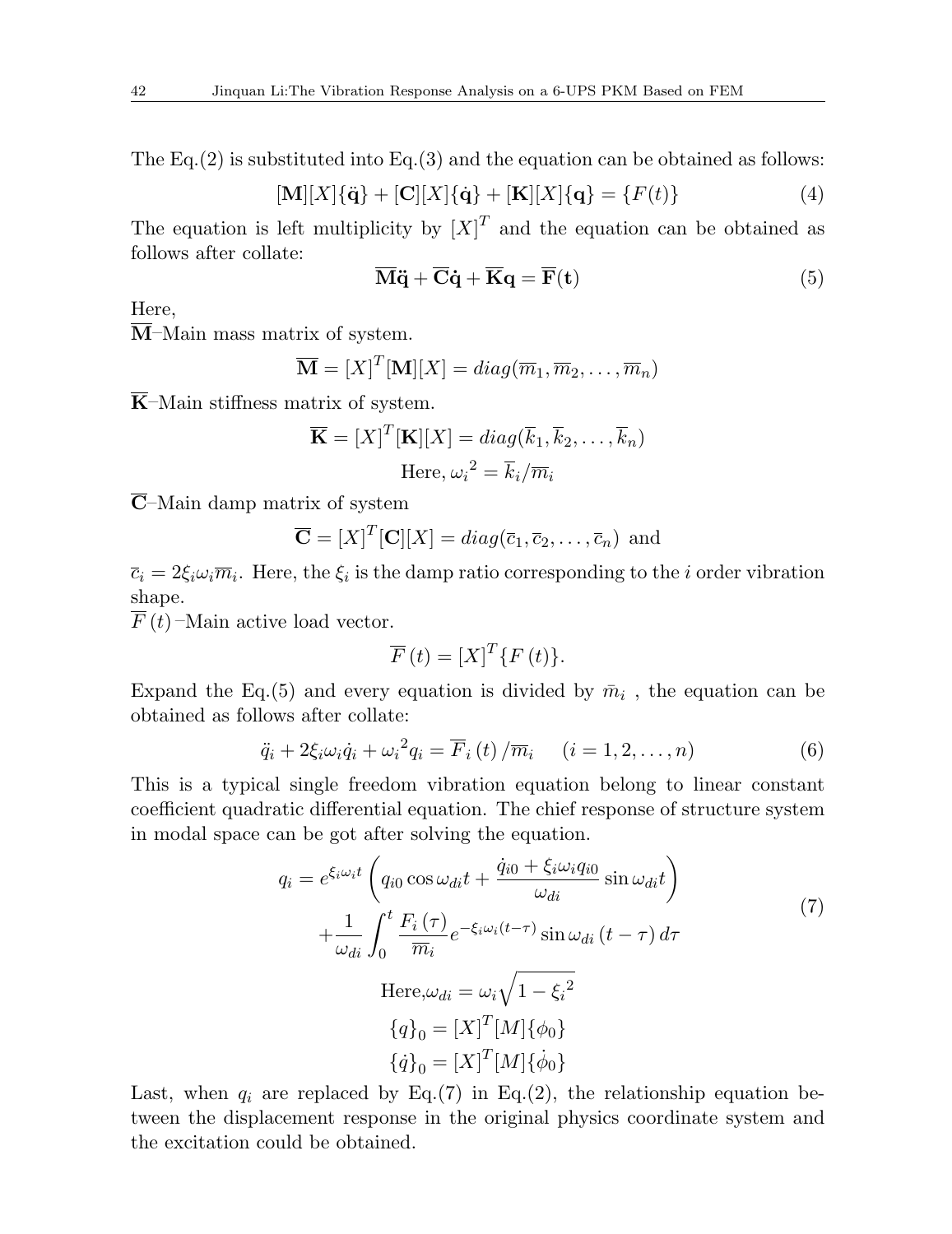#### **5 The Random Vibration Response Analysis Based on FEM**

The random vibration analysis based on the FEM was solved on the base of modal analysis after extending the modal. In ANSYS, the nodes' DOF of machine base plane were fixed. After extending the modal, the random displacement vibration loads of 1 *×* 10*−*<sup>5</sup> m amplitude were imposed on servo motors which located on the 6 telescopic shafts and the main axis motors which located on the center of motional platform along the machine's virtual x and y axes. According to the machine structure damper rate which got from the modal experiment, it could definite the damper rate as 2%. Finally, random vibration analysis was implemented to the PKM's general structure to get the curve of the machine structure node's displacement response when the random vibration frequency was between zero and 200Hz.



**Fig.3** The random vibration response curve of motional platform centre node along the x axis

The displacement response curve of the node centre on the motional platform along the virtual x axis was shown as Fig3, on the y axis curve shown as Fig  $4$ , on the z axis curve shown as Fig5. For saving the words, other nodes' curves were not shown. In Fig3, Fig4 and Fig5, the horizontal axis was frequency which its unit was Hz, the longitudinal axis was displacement which its unit was meter.

#### **6 The Analysis and Conclusions of Calculation Results**

Some conclusions were got from the PKM's random vibration response curves:

First, all of the virtual x, y, z axes had a great response around the 26Hz of the machine's first order natural frequency. It was the resonance response which didn't happen in the second and third order natural frequency. At the same time,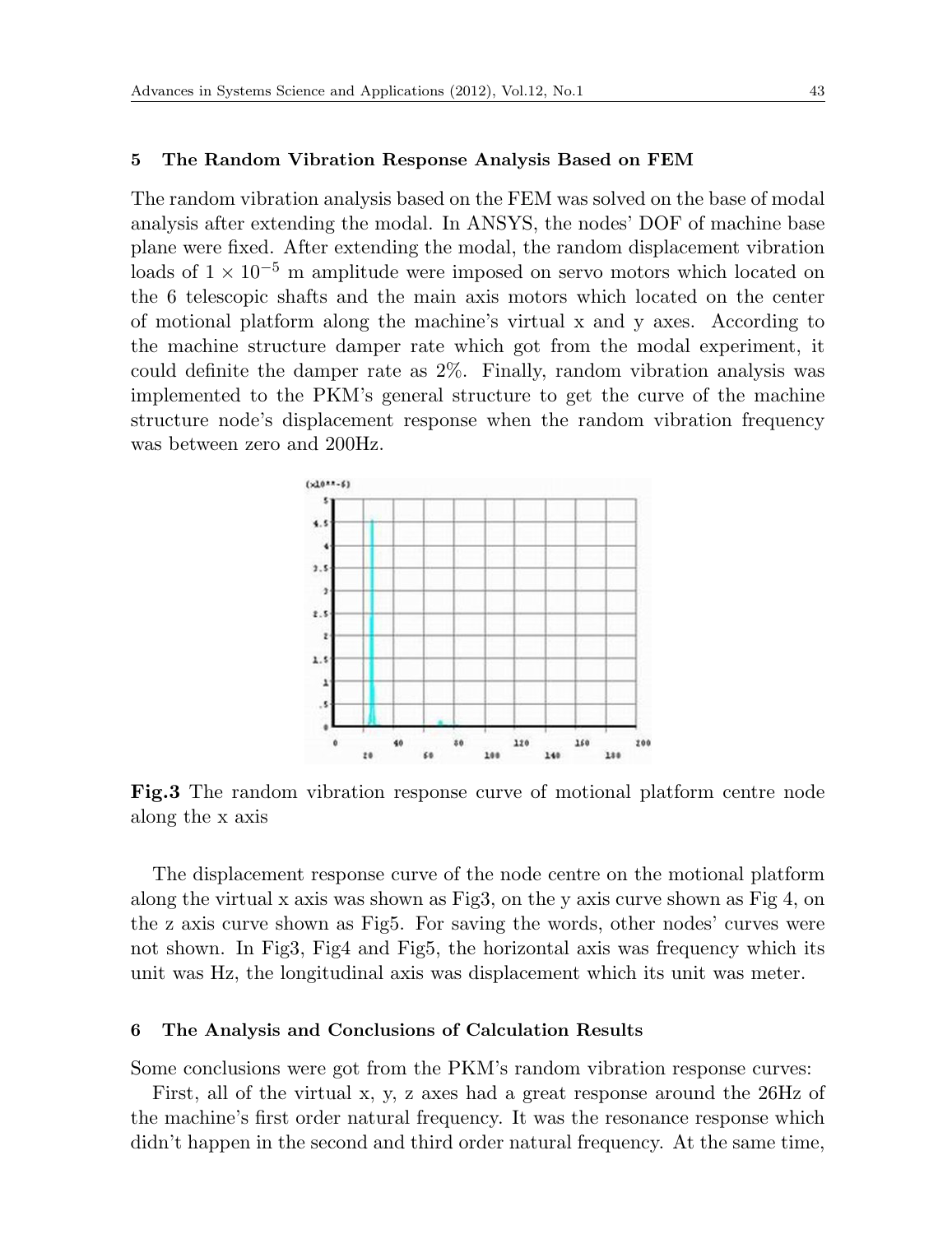

**Fig.4** The random vibration response curve of motional platform centre node along the y axis



**Fig.5** The random vibration response curve of motional platform centre node along the z axis

a smaller resonance happened in the fourth order natural frequency. From the modal shape of machine and its animation, the result could be made that the PKM's first order modal shape was the machine's whole modal shape, the second and third order modal shape were machine's local modal shape. The vibration response excitation which loaded on the centre of motional platform didn't excite the machine's second and third order response. The result of machine's vibration analysis and the result of machine's modal analysis were closely fit each other.

Second, the motional platform centre's maximum resonance amplitude was 4*.*5 *×* 10*−*<sup>6</sup> m which was half of the loaded maximum resonance amplitude. Comparing to the vibration excitation amplitude, the vibration response value was